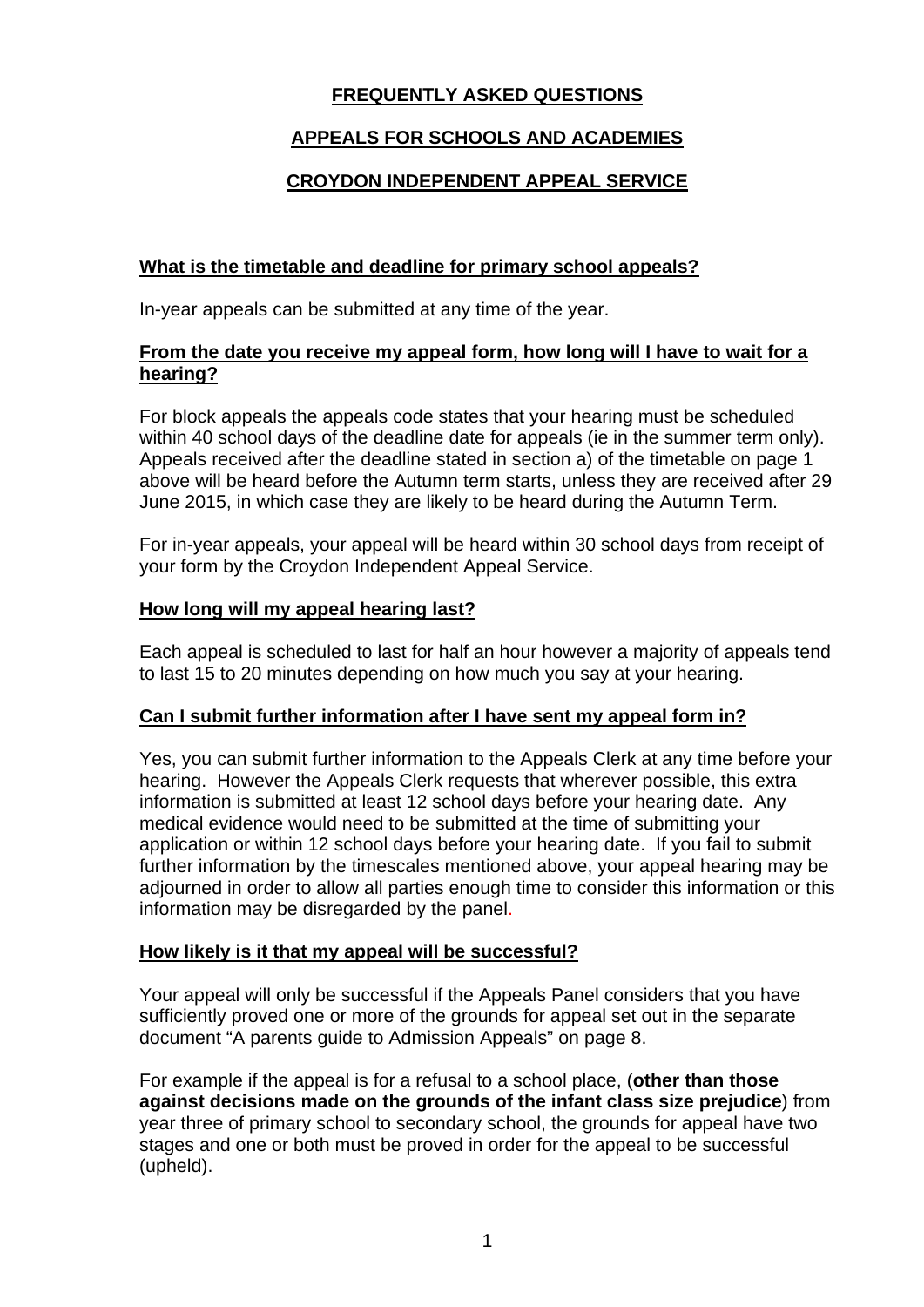The first stage is "examining the decision to refuse admission" – The Panel must consider if the school's published admission arrangement was applied correctly in your case or if the admission of an extra child would "prejudice" the provision of education or the efficient use of resources at the school. For further explanation of prejudice please see page 16, paragraph 3.10 of the School Admission Appeals Code.

## https://www.education.gov.uk/publications/standard/publicationDetail/Page1/DFE-00014-2012

If the Panel decides that the admission arrangements were applied incorrectly and that your child would have been offered a place had they been applied correctly, they will uphold your appeal ie. your appeal would be successful. Similarly if the Panel decides that the admission of an extra child would not prejudice the provision of education at the school they will uphold your appeal. Otherwise the Panel will go to stage 2.

Stage 2 – "balancing the arguments". The Panel will consider your reasons for wanting your child to attend the school. The Panel **must** balance the prejudice to the school against your case for the child to be admitted to the school. They will decide whether your reasons for appealing for a place at your preferred school, outweigh the Admission Authority's reasons for refusing you a place.

 Infant Class Size Appeals – These will be for children entering into Reception, Year 1 and Year 2. The law requires that, infant classes of 5, 6 and 7 year olds may not normally contain more than 30 pupils with a single teacher. As such, there are only two grounds on which appeals in this category can be allowed.

- That the child would have been offered a place if the admission arrangements had been properly implemented. Here, the panel must be satisfied that not only the admission arrangements were applied correctly but also, if they had been would the child be offered a place.
- That the decision to refuse admission was not one which a reasonable admission authority would make in the circumstances of the case. (Please see Pg. 21 paragraph 4.10 for the definition of "reasonableness" in the School Admission Appeals Code).

If the Panel decides that the answer to either of the above is yes, then your appeal will be allowed. Otherwise your appeal will be refused. **Please note that, in considering these appeals, the Panel cannot take your personal reasons into account eg. childminding arrangements etc., as in other admission appeal decisions**.

# **How long will I have to wait for a hearing date after I have sent in my appeal form?**

The Appeals code requires that the Independent Appeals Service must send written notice of the date of your appeal hearing at least 10 school days in advance of your hearing unless you have waived this right. However, you may receive notification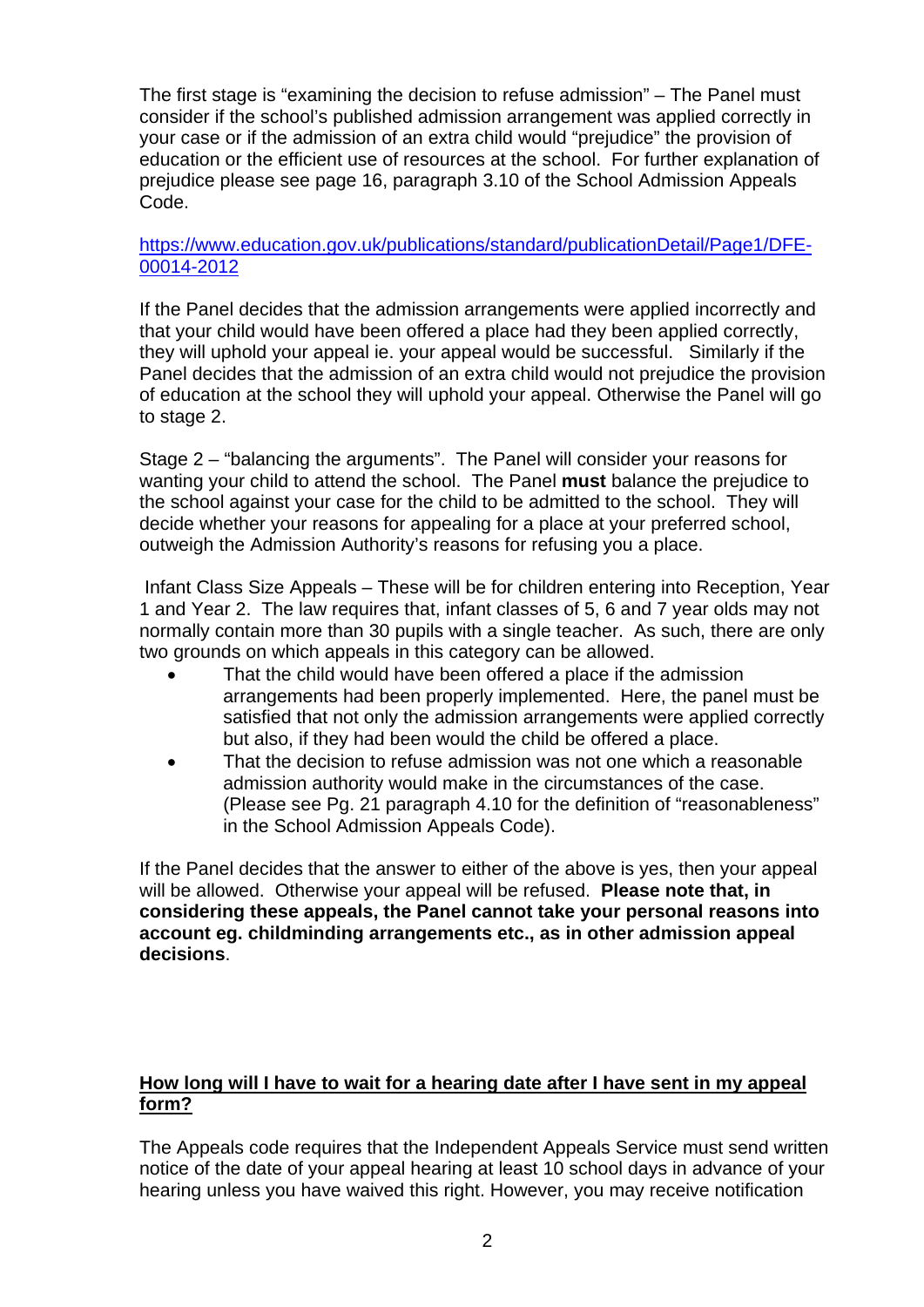earlier than that. You will receive your appeal hearing papers at least 5 school days before your hearing date notifying you of the start time of your appeal.

# **Can I still appeal if I am on the waiting list for a particular school?**

Yes, you can still appeal if you are on the waiting list for the school(s) you are appealing for.

#### **If I appeal for a particular school would it affect my position on the waiting list?**

No, your position on the waiting list for your preferred school will not be affected.

## **Can I appeal for more than one school?**

Yes, although you can only appeal for the schools that you have applied for and have been refused a place. You must use a separate form for each school you appeal for.

## **When will I know the outcome of my appeal after the hearing?**

Wherever possible detailed decision letters will be sent by post to appellants after 5 clear school days of the hearing or, where multiple appeals for a school are heard on more than one day, after 5 school days of the last hearing day. In real terms this means the letter will be received within 12 calendar days.

#### **Is it necessary for me to attend the appeal hearing?**

You have the right to attend the hearing. Your appeal hearing can go ahead and be heard in your absence or you may wish to send a representative to present your case.

#### **Will I get to see the Admission Authority's case before the hearing?**

The Admission Authority will prepare a statement as to why they were unable to offer you a place at your preferred school. This statement will be sent to you along with your appeal submission before the hearing date.

#### **What will I be expected to do at the hearing?**

We recognise that some parents may find attending an appeal hearing a daunting experience. There are set procedures which must be followed but the proceedings will be as friendly and informal as possible. As part of these procedures you will be given the opportunity to explain why you feel your child should be given a place at your preferred school. The appeal hearing is confidential and you should include all information that is relevant to your case. You will also be given an opportunity to ask the admission authority any questions about the statement made by their Presenting Officer if you so wish.

#### **Is it possible for me to choose the date of the hearing?**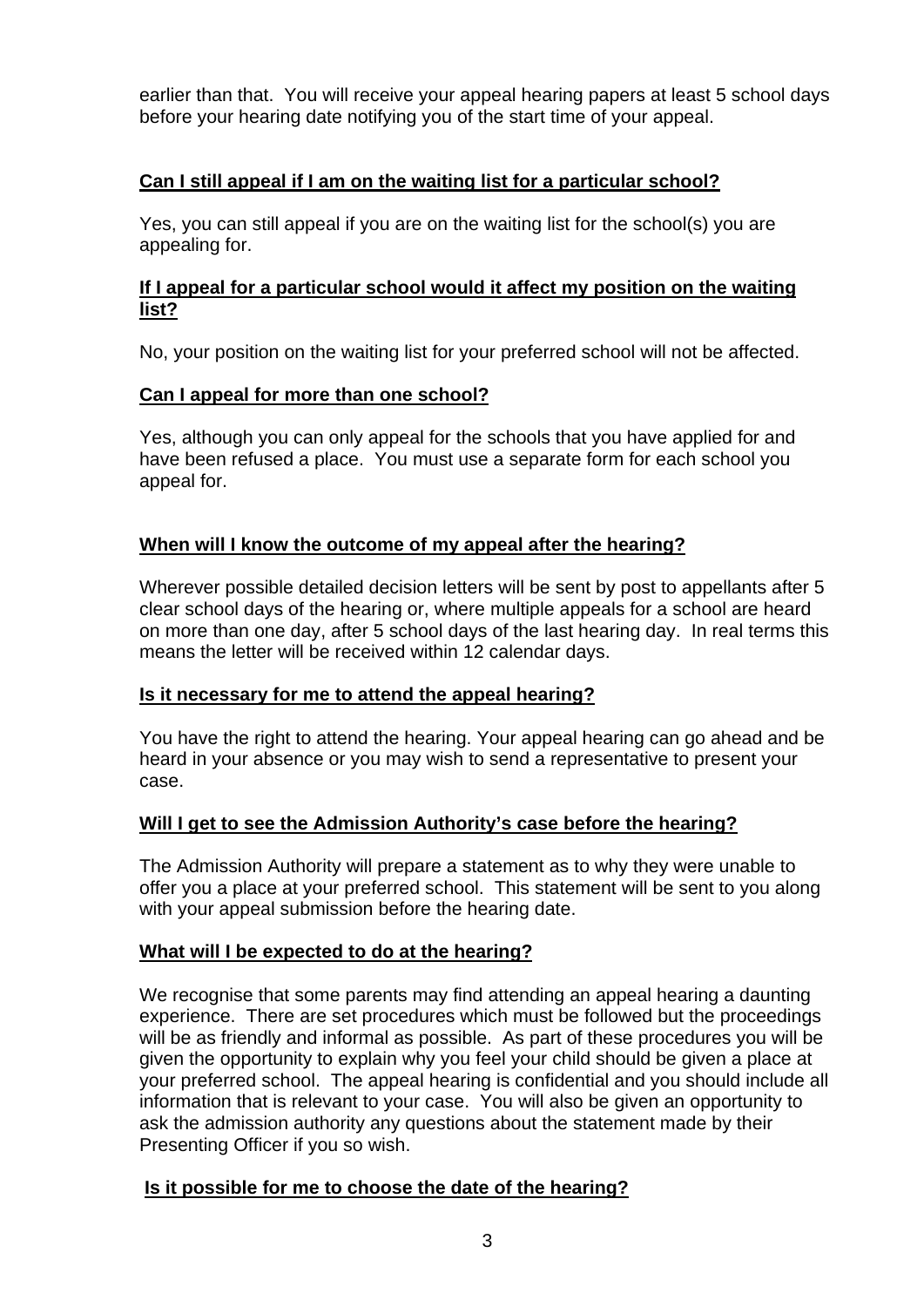It is not possible to choose the date of your hearing as the Appeals Service work within strict deadlines and often have many appeals to schedule at the same time.

## **If my appeal is not successful, would I be able to appeal again for the same school?**

The Appeals Service will only accept one appeal for your preferred school in any academic year.

#### **How many panel members will there be at the hearing?**

Your appeal will be heard by a panel of three people (volunteers) who are independent of the Admission Authority and the school for which you are appealing. The Panel will include at least one person with experience in education or who knows about education conditions in the area, or is a parent with a child at a school. The panel will also include at least one "lay" member, who is someone who has no personal experience in managing a school or providing education, other than as a governor or in another voluntary capacity.

There will also be a Clerk present. The Clerk is not a member of the panel but has an important part to play in ensuring that all relevant facts are established and that the appeal hearing is conducted in a fair way. The Clerk is independent from the school in question and from the education department of the Local Authority.

## **What happens at the hearing?**

The Clerk will meet you in your waiting room and answer any questions you may have regarding your hearing. The Clerk will then take you to the room where the hearing is to take place and show you where to sit.

After introductions by the Chair of the Panel, the following procedure will normally be followed:

- 1. The Admission Authority's Presenting Officer will explain why your child has not been given a place at your preferred school.
- 2. You (or your representative) and the Panel may then ask questions about the statement made by the Presenting Officer.
- 3. You (or your representative) will be asked to put your case. You should explain your reasons for wanting your child to attend the school. The appeal hearing is confidential and you should include all information that is relevant to your case. You may not be able to add anything after the hearing.
- 4. The Presenting Officer and the Panel then may ask questions.
- 5. The Presenting Officer will be asked if they want to sum up.
- 6. You or your representative will then be asked if you wish to sum up. This is the opportunity to highlight the main reasons for your appeal or to add anything you may have forgotten.

After your appeal, you and those accompanying you and the Presenting Officer will be asked to leave. In some cases you may be asked to wait for a while outside the room in case the Panel wishes to clarify something before you go. The Panel will then make their decision in private. The Clerk will remain to note their decision.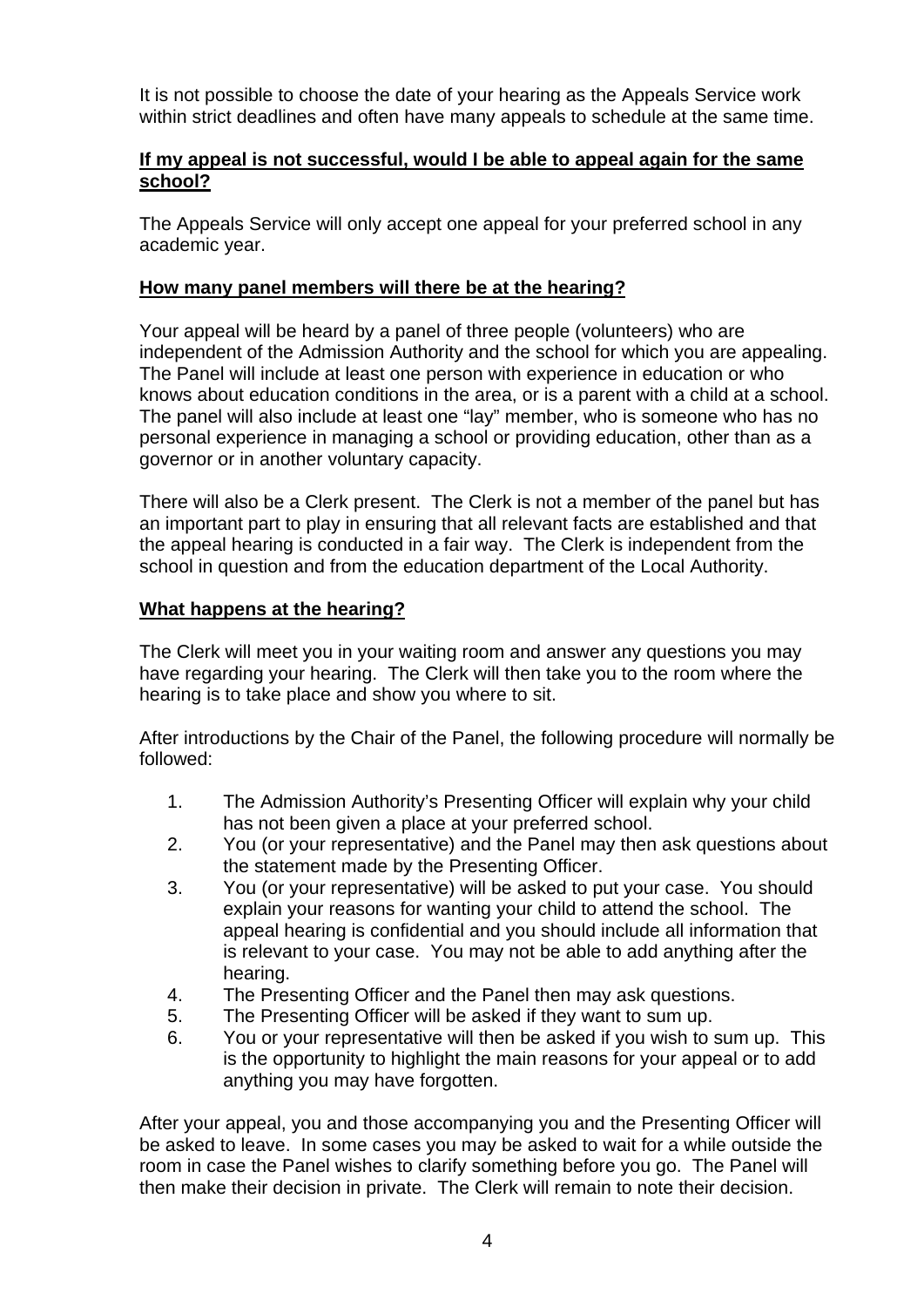## **What happens after my appeal?**

A letter will be sent by post to you of the outcome of your appeal within 5 clear school days of the hearing or, where multiple appeals for a school are heard on more than one day, within 5 clear school days of the last hearing day. In real terms this means the letter will be received within 12 calendar days wherever possible the result only will be notified to the appellants sooner If you are successful the school in question should contact you with a start date. If you are not successful then you will need to contact the Admissions Team in the Children, Young People and Learners Department for assistance in securing a school place at an alternative school, if one has not been offered. The Admission Authority's team would also be able to advise you on the position of your child on the waiting list or if you are not yet on a waiting list you can request your child be added to this list.

## **If I am not happy with the result of my appeal where can I go to next?**

The decision of the Independent Appeals Panel is final and binding. However, if you think that the procedures for your appeal have not been followed correctly you can contact:

For Community and Voluntary Controlled schools:

The Local Government Ombudsman P.O. Box 4771 Coventry CV4 OEH Tele. Advice Line: 0300 061 0614 or 0845 602 1983 (the advice team is available Monday to Friday 8.30am to 5.00pm) Email: advice@lgo.org.uk Website: www.lgo.org.uk

For Academies, Trust and Voluntary Aided Schools:

Parents may complain to the Secretary of State. The agency appointed to investigate complaints on behalf of the Secretary of State is the Young People's Learning Agency. Please see contact details below:

Young People's Learning Agency Cheylesmore House Quinton Road **Coventry** CV1 2WT academyquestions@ypla.gov.uk

# **Where can I get information on the position of my child on the waiting list?**

For community and voluntary controlled schools, the Admission Authority maintain waiting lists for oversubscribed schools. If you have any queries or further questions on waiting lists you can contact the Admissions Team on 020 8726 6000 or email: school.admissions@croydon.gov.uk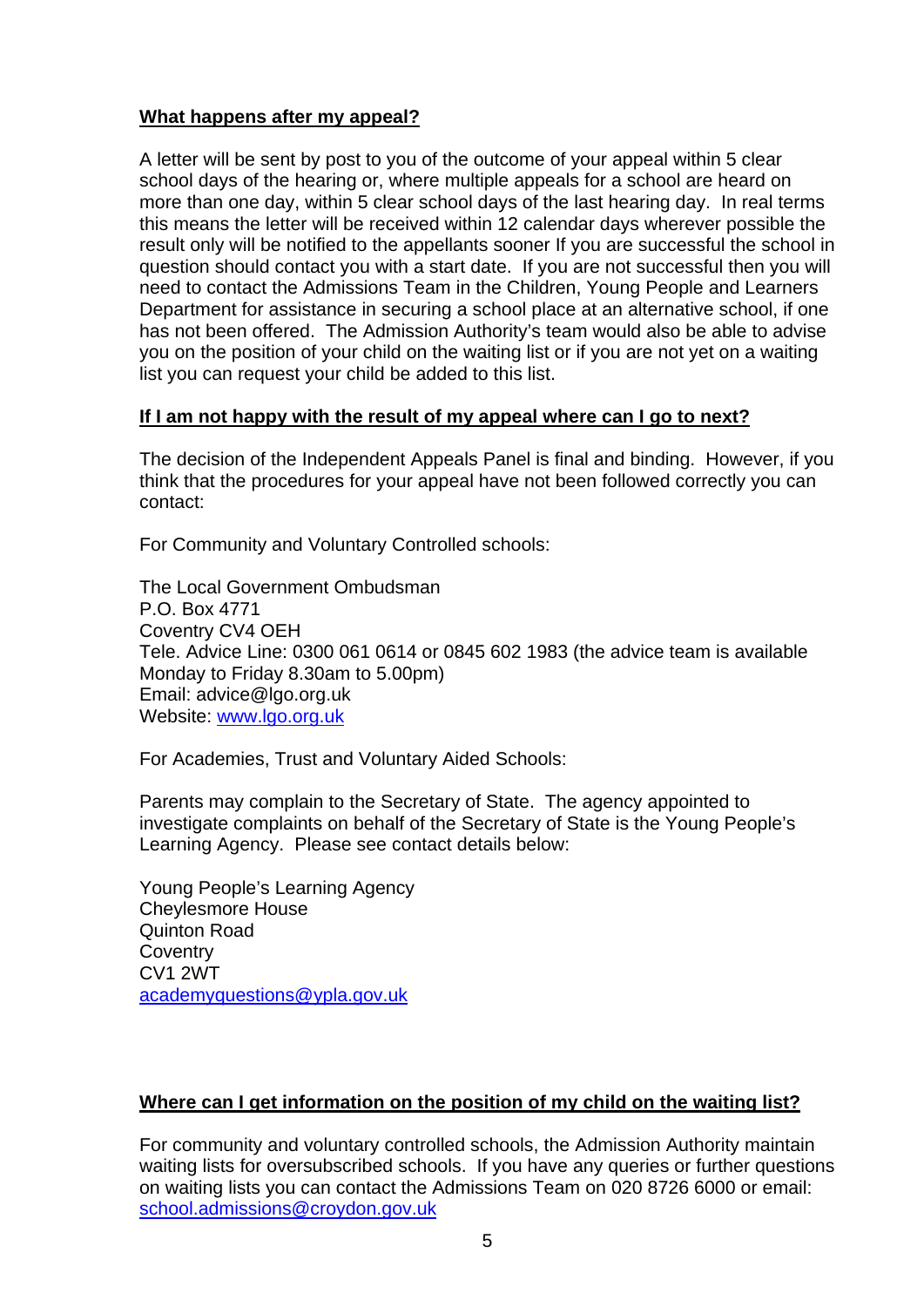# **What is the role of the Croydon Independent Appeal Service?**

The law requires that the Clerk (and the appeals team) must make arrangements to enable you to appeal to an Independent Appeal Panel if the Admission Authority has not met your preference for the school you wish your child to attend. The Independent Appeal Team is responsible for making the necessary administrative arrangements for hearings, including appointing panel members.

The appeal team will notify you of your hearing time and date and will also be a source of independent advice on the appeals process and procedure. The appeal team have a duty to work to statutory deadlines and will ensure that you receive your appeal papers in time for your hearing including information on what to expect at the hearing. The Clerk will be present at the hearings to ensure that both you and the Admission Authority have the opportunity to present relevant facts at the hearing. The Clerk will assist the panel, admission authority or yourself with procedure and obtaining advice where directed by the chair to do so, but not otherwise participating in the hearing. The Clerk is also responsible for recording the proceedings of the hearing.

The Clerk of the Croydon Independent Appeal Service will then notify you, by letter, of the outcome of your hearing.

## **I have submitted more than one appeal at the same time, will that enable me to have all my appeals all on the same day?**

In the case of block appeals for the new school year, it is unlikely that you will have all your appeals on the same day. Appeals are scheduled in school order and in most cases each school is allocated a day or more on its own. Therefore you should expect that each of your appeals for different schools will not be on the same date.

In the case of "in year" appeals, we will endeavour to arrange your appeals on the same date, however this may not always be possible.

#### **Do I need to bring anything with me to the hearing?**

Approximately five school days before the hearing date you will be sent a set of papers comprising of your submission and the Admission Authorities submission. At the appeal hearing, the panel and the Admission Authority representative will often make reference to certain phrases/paragraphs in the hearing papers. Therefore it would be extremely useful for you to bring these papers along to the hearing to enable you to follow the proceedings adequately. If there is anything else that you are required to bring along to the hearing you will be notified by the Appeals Service beforehand.

#### **What happens if I am late for my appeal hearing?**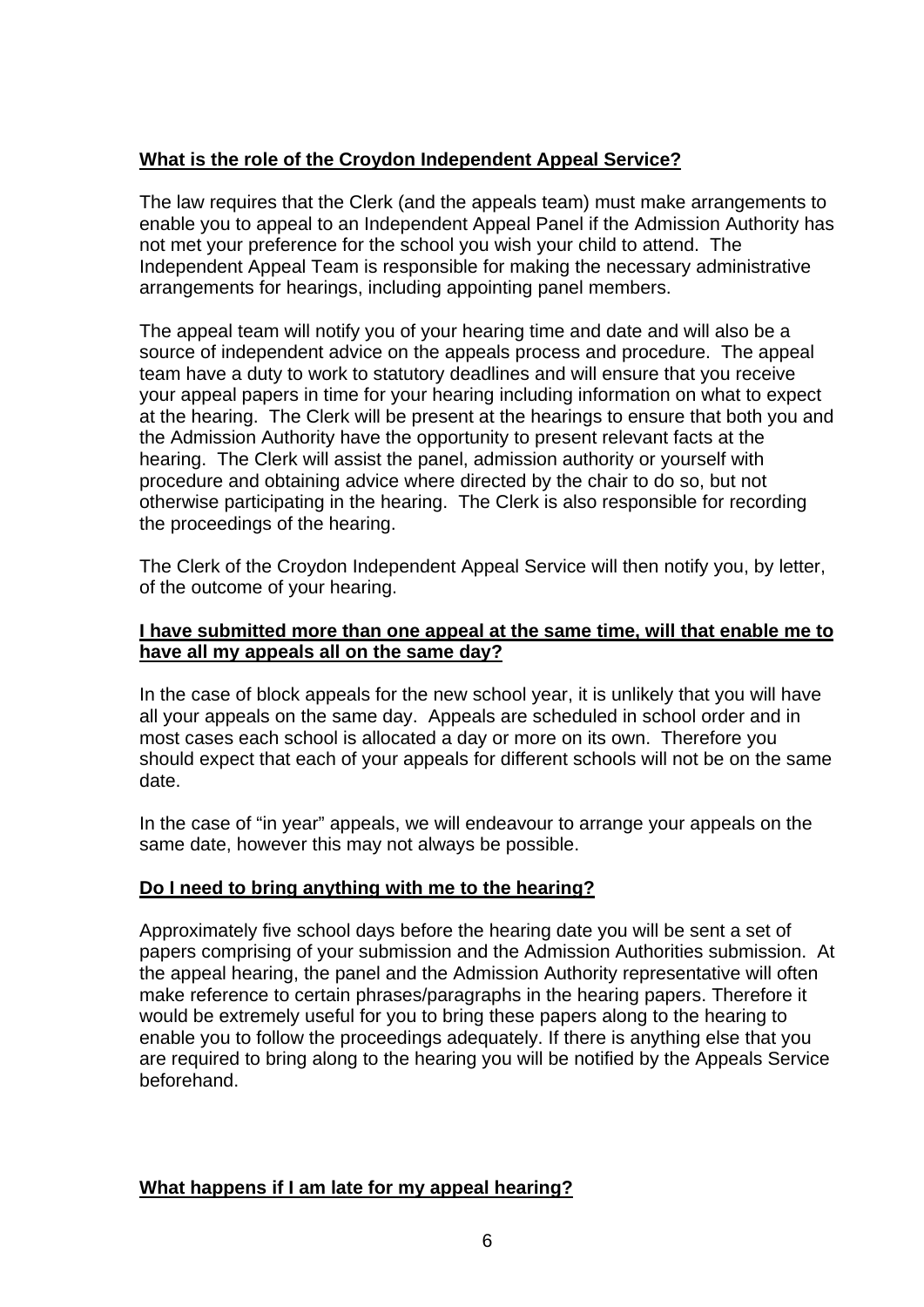If the Appeal Service have not been notified that you will be late for your hearing, the chair of the appeal panel will use his/her discretion to decide if they will wait a few minutes longer or proceed with your hearing in your absence taking your written submission into consideration. If you have left us with a phone number we may be able to ring you to see if you are on the way. You could also ring the office to let us know

## **What will happen if I fail to turn up for my appeal hearing without good reason will it still be heard?**

If you have stated that you will be attending your hearing and then you fail to turn up or you are late, your hearing will be heard in your absence taking into consideration the information you submitted on your appeal form and any other supporting information. Once your appeal has been heard it will not be re-heard. The Clerk will inform you of the outcome of your appeal by letter.

## **I do not want to fill in the reasons section on the appeal form as I would prefer to put my case forward at the hearing, is this acceptable?**

To ensure your hearing is conducted in a fair manner, we require you to fill in the grounds in which you wish to appeal to enable all parties to prepare for the hearing. The Admission Authority or the school needs to know in advance what case they are to answer. The Panel may feel that they have to adjourn your case if the Admission Authority/school was surprised by something which could have been in writing..

## **I have a young child that I look after during the day. Can I bring my child with me to the hearing?**

Yes. However if you did bring your young child to the hearing, it would be up to the chair of the Panel to decide whether or not to adjourn the hearing if the child becomes too distractive for the hearing to be conducted in an appropriate manner.

# **Is there disabled access to the hearing venue?**

Yes. If you fill in the section on your appeal form asking you if you need any assistance with your requirements on the day of the hearing, the Croydon Independent Appeal Service will make arrangements for them to be met ahead of your appeal hearing.

# **I do not speak English very well, could I request an interpreter?**

Yes. There is a section on the appeal form which asks if you require assistance such as an interpreter and what language you require. If you fill this section in on your form the Croydon Independent Appeal Service will make the arrangements for there to be an interpreter at your hearing at no charge to yourself. If you subsequently decide not to attend the hearing, please inform the appeal service as soon as possible in order that they can cancel the interpreter.

#### **Can I submit a letter of support from staff at the school I am appealing for?**